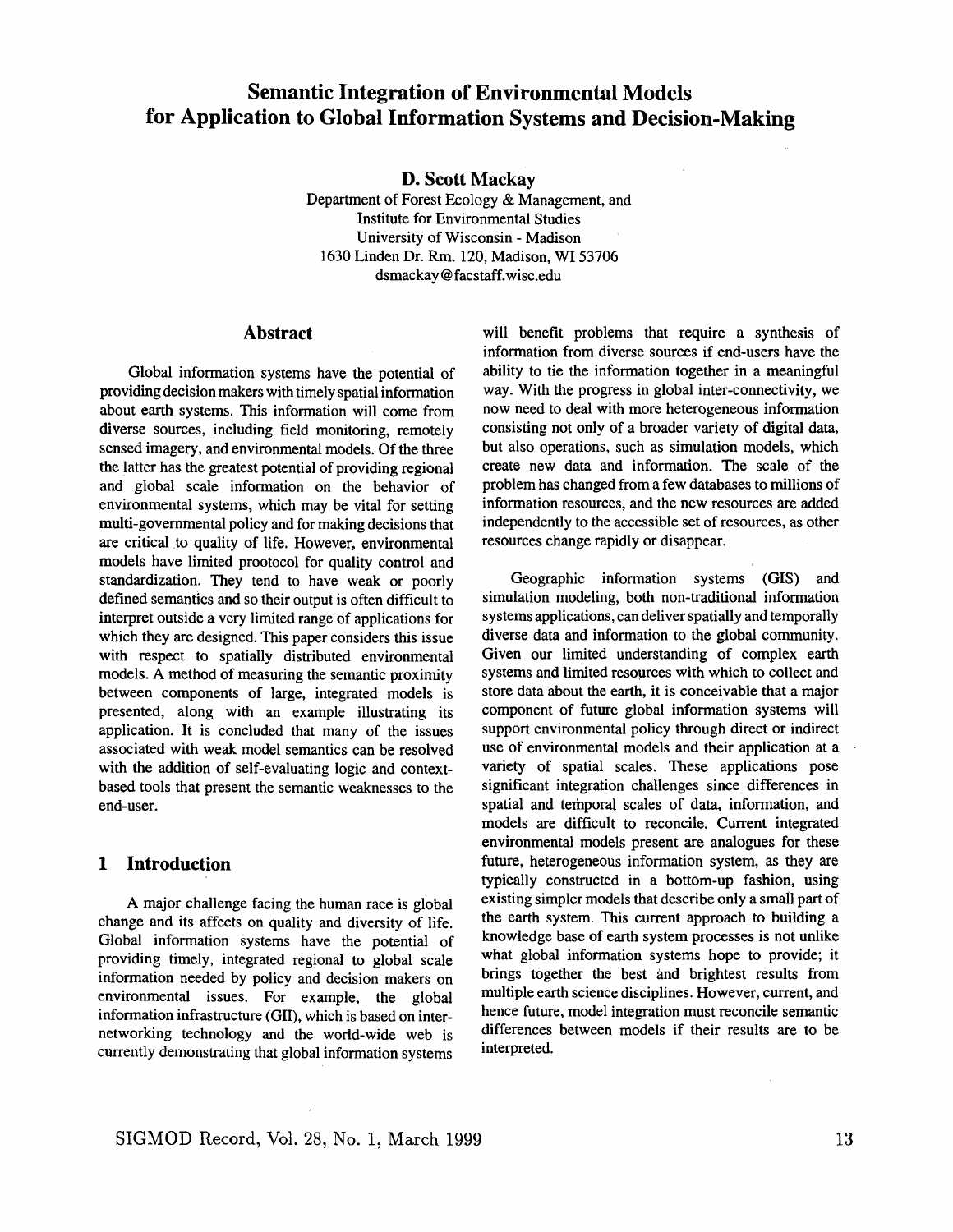Given the argument that current integrated environmental models typify the sort of heterogeneous simulation information sources that global information systems promise, this paper addresses the issue of semantic integration in the context of current environmental models. It addresses concerns about spatial and temporal conflicts between environmental models, the weakly defined semantic connections between real world earth systems and their model counterparts, and the reasoning processes needed to resolve semantic conflicts as integrated models developed for a limited range of problems are applied more broadly. Ultimately, global information system must integrate models developed for the purpose of addressing a variety of scales. A query-directed semantic integration for a specific integrated environmental model is highlighted in order to illustrate the idea of model self-evaluation and semantic proximity as tools for measuring and reconciling semantic conflicts and for presenting these results in manner that is easily understood by model endusers. The approach taken here assumes that sub-models within an integrated system have a measurable semantic proximity, which can be associated with each query result. Semantic proximity is provided as feedback from the integrated models. This feedback in turn is used to determine (1) acceptance or rejection of the integrated model for application to a specific query, and (2) identify a need for new models for which semantic conflicts can be resolved. The next section lays some fundamental ideas on how ontology, semantics, and context are applied in the context of environmental models. This is followed by a discussion of the major issues facing model information management, and then a specific example.

# **2 Ontological And Semantic Basis**

An ontology can be thought of as a way in which an agent views the world, the features in the world and the processes that govern the dynamics of those features. This definition parallels that of Lee and Siegel (1996) who provide their interpretation of Bunge's (1979) theory of ontology. An ontology may consist of complex dynamic systems, which may be decomposed into simpler systems and ultimately physical things that have measurable properties. Only measurable properties are considered part of an ontology. That which can be measured depends upon the spatial and temporal scale (or likewise the respective grain) of interest to an agent, suggesting that different agents viewing the same environmental system may each have a different ontology. For instance, a field forest ecologist may view the forest canopy in terms of detailed properties of individual tree leaves. This detail is not observable from the perspective of a remotely sensed image analyst who sees only an aggregation of light reflected from the many leaves that comprise a vegetation canopy. Similarly, a modeler who is interested in the dynamic behavior of a stand of trees will "see" many details that are invisible to a regional or global scale modeler working at highly aggregated grid ceils. These distinctive views that arise due to spatial aggregation apply also to the temporal domain, in which observations of dynamic behavior are normally limited by instrumentation precision and interests of the observer. The ability to measure properties about physical systems imposes restrictions that are reflected in model design.

We further distinguish between an ontology upon which individual information sources are constructed and the ontology of an end-user of the information sources. An end-user might interact with a collection of information sources by issuing a query that requires an integration of models, data, and analytical results. For example, the end-user may request information that is derived both from field-plot studies and from regional analysis of remotely sensed imagery. This is quite a common practice, as most models of complex environmental systems synthesize information sources from a variety of spatial and temporal scales. Furthermore, an end-user query might involve the synthesis of numerous information sources in the form of multiple models. This, too, is quite common. Regional and global simulation models that integrate plant physiological models and hydrological models in order to capture land surface - atmosphere exchange of carbon dioxide and water vapor must draw together models that were developed for very different purposes (and ontologies), and most likely different spatial and temporal scales. The interoperability of these models will depend to a large extent upon whether their respective semantics can be integrated or made cooperative in the context of an end-user query.

Semantics broadly refers to the system of represented objects and real world features they stand for, and ultimately how the objects and features are related. Relationships between objects in a representation and features in the real world are formed through the use of predicates, *e.g.,* forest stand or water flux, propositions, *e.g.,* a particular forest stands or measured water flux, and arguments, *e.g.,* vegetation type, volumetric unit of measurement, time of measurement, and scale of measurement. Meaning relations (Kashyap and Sheth,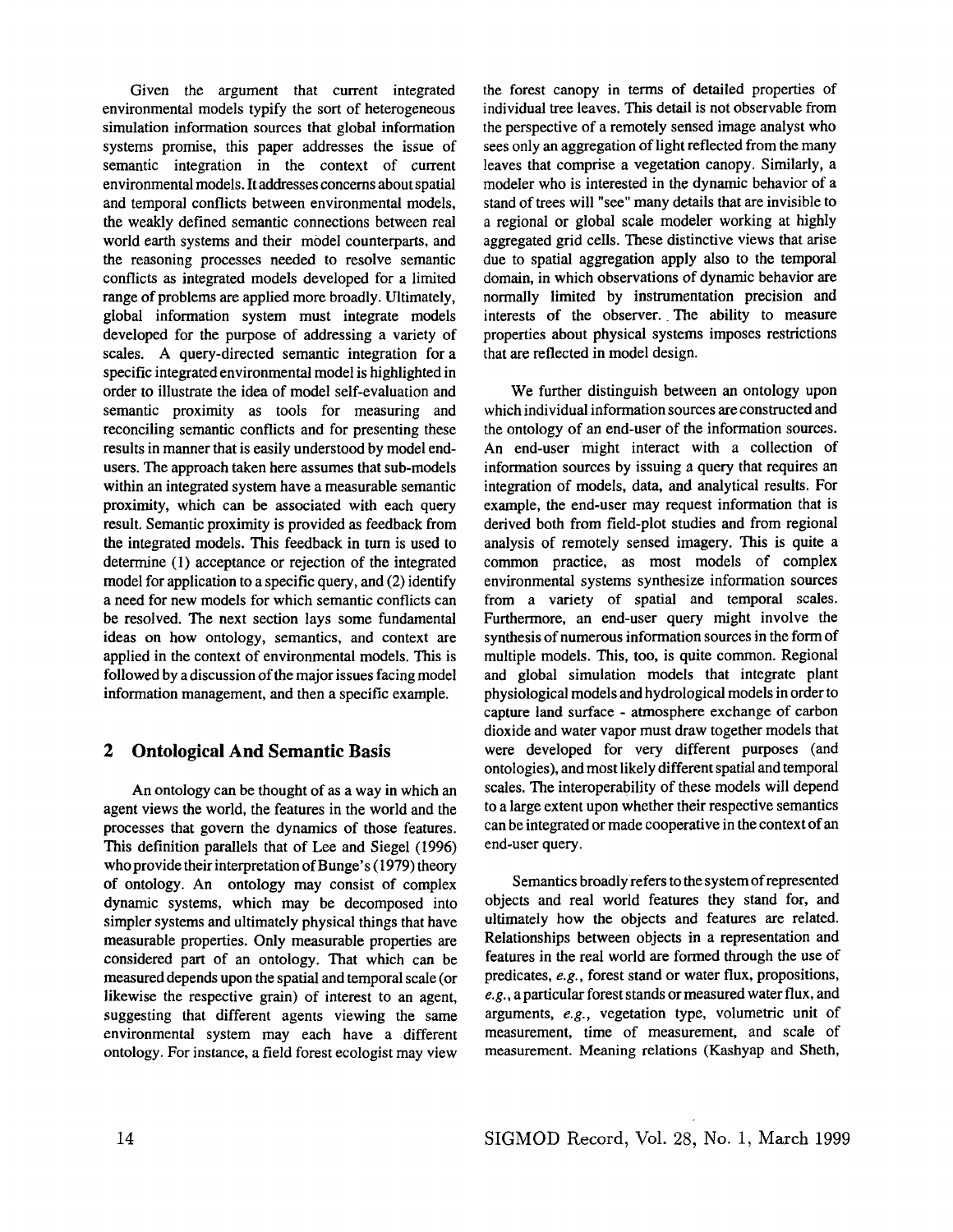1996) form a critical bond between objects; they may be integrity constraints, rules, programs, *etc.* In environmental models meaning is often carried in the explicit form of programs and the implicit underlying assumptions made by the model developer. It is differences in underlying assumptions that must be resolved when several application specific environmental models are combined to address larger problems.

The strength in meaning relations or relationships lies in their ability to portray the context in which a particular system semantics should be viewed (Kashyap and Sheth, 1996). It provides the real world semantics needed by the end-user who is trying to interpret **the**  results obtained from the integrated information system. Context consists of a restricted set of propositions allowed, a set of predicates, and the domain or union of all reference classes of all predicates. To a modeler context is provided by state Variables that describe stores and equations that describe fluxes, and by assumptions of spatial aggregation and time intervals that may be datadependent or application-dependent. These assumptions usually provide important context information for the model developer, but are often not explicitly defined and so they are lost when the model is passed on to another user. Without proper context a model is easily misused. For instance, by providing inappropriate input data or, more innocuously, by combining the model with another model also with poorly defined context a semantic integration problem results.

# **3 Semantic Integration of Models**

Environmental models, and information systems derived from these models, cannot be subjected to the same level of formal proof that is fundamental to traditional information systems applications (Oreskes *et al.,* 1994). Models, as abstractions of real world systems make simplifying assumptions, use heuristics, or simply make "leaps of faith" that enable them to capture the known properties of the real system while ignoring unknown. The presence of such incomplete or uncertain information embedded within each model that is then incorporated into a larger integrated system of earth systems as a whole, results in a semantic interoperability problem (Mackay *et al.,* 1996).

A growing interest in combining environmental models with GIS has resulted in the development of a number of prototype systems to address spatial modelbase management issues. For instance, decision-support

systems have aided in the application of environmental models *(e.g.,* Dunn *et al.,* 1996; Jamieson and Fedra, 1996). These decision-support systems support the selection, from a repository of models, those models best suited to a given problem. The selection process requires considerable human guidance, and so model description languages or interfaces have emerged to formalize some of the human decision processes *(e.g.,* Zeigler, 1990; Keller *et al.,* 1994; Mackay *et al.,* 1994; Bennett, 1997; van Deursen, 1995; Wesseling *et al.,* 1996). These authors describe intra- and inter-model linkages, constraints on inputs and outputs *(e.g.,* pre- and postconditions), and system organization. However, they fall short of providing answers to semantic integration issues since they view the models as black boxes, as being constructed in a top-down fashion, or as trivial and nonrepresentative of the type of environmental models that would be applied to global environmental issues. We have to consider the possibility of bottom-up design using complex models in a global information context. Ultimately, global information systems must rely on model and end-user autonomy, which is challenging in a spatial context (Worboys and Deen, 1991) and difficult to adapt in evolving environments (Ventrone and Heiler, 1991). The issues are considered in the context of a particular environmental model in the next section.

#### **4 Semantic Proximity in Simulation**

The Regional HydroEcological Simulation Systems, Dynamic (RHESSysD) is a spatial information processing and dynamic simulation toolkit for regional scale environmental modeling. It consists of a number of numerical models linked within a GIS framework, included a spatially aggregated distributed hydrological model that represents horizontal flow of water, and a spatially more detailed ecosystem model that accounts for vertical movement of water (Mackay and Band, 1997). The model is not unlike many integrated, regional environmental models, and so it is used here as a laboratory for exploring semantic integration problems associated with different spatial aggregation the submodels.

We have previously described the use of model selfevaluation to identify semantic weaknesses, and a set of linguistic terms with which to describe how the semantic problems propagate to effect the end-user requested output from the model (Mackay and Robinson, 1998, 1999). The idea upon which this approach is based is that differences in spatial scale assumptions embedded within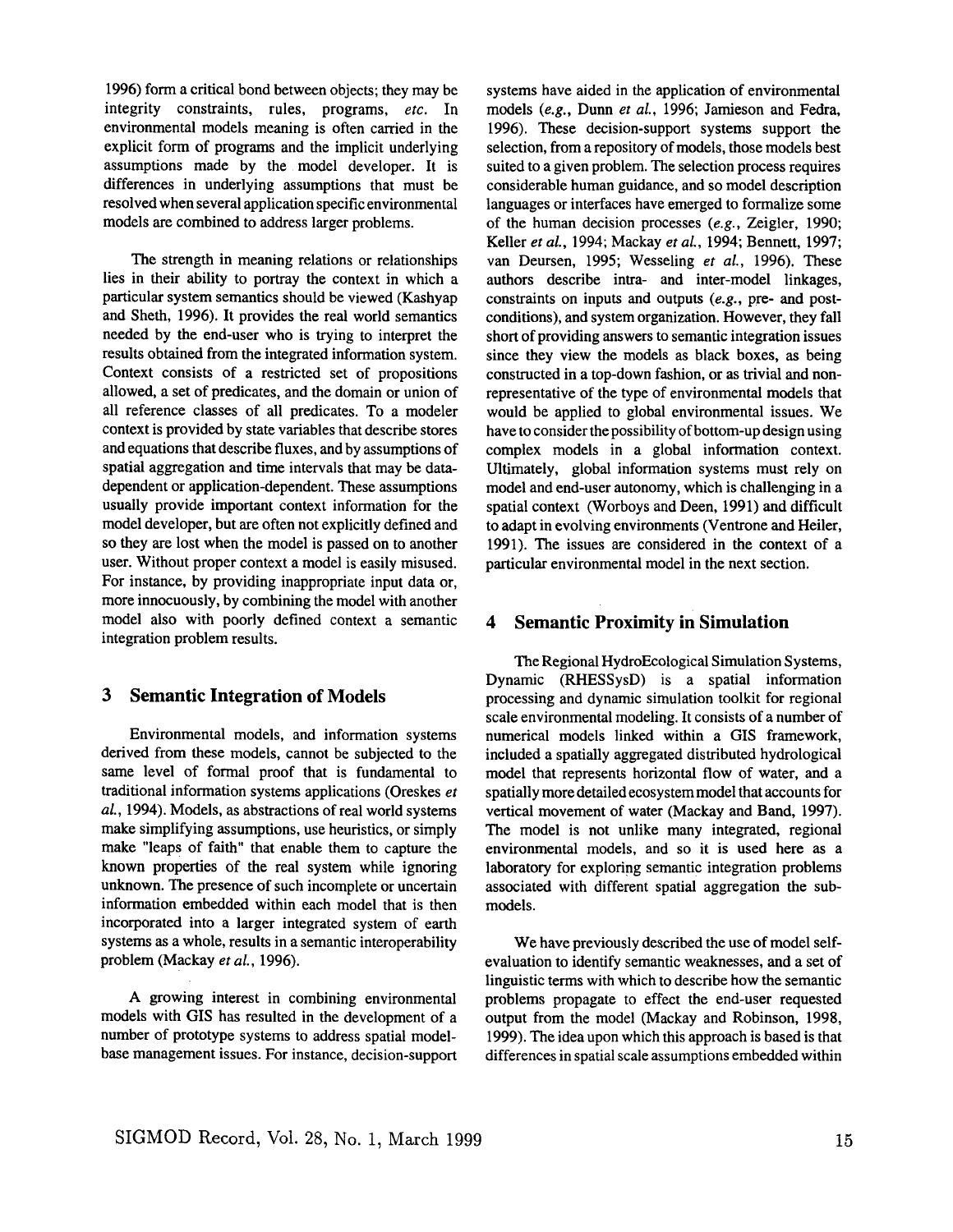sub-models of an integrated whole lead to differences in Rule 1 model output interpretation. If these differences can be detected and quantified in a form that is amenable to portrayal in the form of a map, then the decision on whether to use the integrated model can be based on a sound understanding of its inherent semantic weaknesses at specific spatial locations. The processes involved are Rule 2 summarized in the flow diagram in Figure 1. The two most important processes involve using the Application Context, and the User Context Filters.



Figure 1. Process flow diagram showing the steps required in going from simulation to an end-user decision. The key processes are the Application Context and User Context Filters.

The Application Context establishes ground rules for the integrated model, including the input data and parameter space, and any rules or procedures describing the physical constraints that govern the modeled reality. As an example, we might state that water must flow from higher elevation points to lower elevation points within the bounds of a particular spatial domain. This constraint would not be in conflict with any user's view as long as the spatial domain is well defined. Mackay and Robinson (1999) present such a constraint in the form shown in Figure 2. A measurable semantic agreement in the water table position predicted by two spatially different submodels of RHESSysD, is computed as the sum,  $\epsilon_{\phi}$ , of results of both rules applied to all simulated patches. However, in applications of this integrated model, semantic agreement between the different views of the simulated water table may not be of interest to an enduser of the system, and so this semantic agreement must be propagated to the variables of interest.

(Incorrect redistribution from patch  $i$ ):

$$
\forall j \in sub-area \mid elevation(j) > elevation(i),
$$
  

$$
i \in sub-area
$$
  

$$
\Rightarrow \epsilon_{i_{\text{update}}} = MAX \left( 0, \sum_{i=1}^{k} \Delta R_{j_i} w_j \right)
$$

(Incorrect redistribution to patch  $i$ ):

 $\overline{3}$ 

$$
\forall j \in sub-area \mid elevation(j) < elevation(i),
$$
\n
$$
i \in sub-area
$$
\n
$$
\Rightarrow \epsilon_{i_{downstop}} = MIN \left( 0, \sum_{j=1}^{k} \Delta R_{j_{j}} w_{j} \right)
$$

Figure 2. Example rules used for self-evaluation within RHESSysD Application Context. These rules calculate water table depth semantic agreement between an aggregated hydrological sub-model and spatially detailed stand-level vegetation water use sub-model. The term  $\Delta R$  refers to a difference in recharge predicted by the two sub-models, and  $w$  is an areal weighting term.

Mackay and Robinson (1998 $<sub>i</sub>$  1999) suggest that</sub> context for determining semantic agreement between submodels be provided by a query, Q:

$$
Q = \langle \alpha, \theta, \tau, \mu(\epsilon_{\alpha}) \rangle
$$

where  $\alpha$  is the goal of the query,  $\theta$  and  $\tau$  respectively define the spatial and temporal domains within which  $\alpha$ is defined, and  $\mu(\epsilon_n)$  is a membership function that describes the semantic proximity of  $\alpha$  as determined by a collection of sub-models. Proximity is presented in linguistic terms that are clearly understood by the model end-user. For instance, the term *semantically close* can be described using a fuzzy membership mapped over the range [0.0, 1.0].  $\alpha$  denotes a partial user context, but is only complete once  $\mu(\epsilon_n)$  is derived with User Context Filters.

User Context Filters consist of a one or more functions and associated linguistic terms that describe qualitatively how a context variable  $(\alpha)$  responds to semantic agreement in a variable  $(\phi)$  directly affected by one or more underlying assumptions addressed by model self-evaluation. Mackay and Robinson (1998, 1999) chose terms such as (1) sensitivity, (2) predictability, and (3) synchronicity, which capture the kind of qualities that are of interest in a model sensitivity analysis. Each of these linguistic terms is described using fuzzy memberships, which are defined on a spatial domain and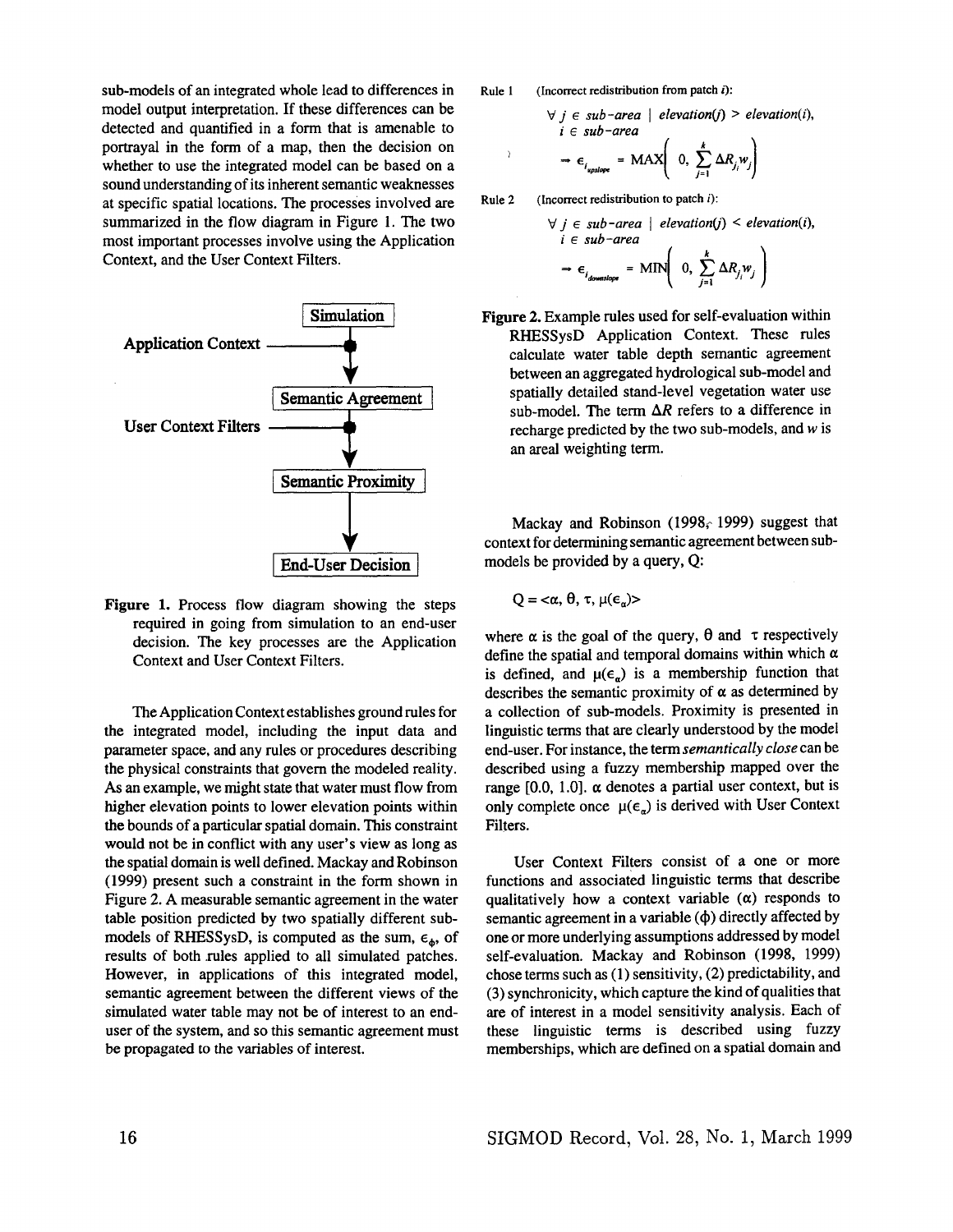instantiated by parallel simulation of semantically erroneous and semantically corrected representations within the same integrated model. The latter representation is derived by applying  $\epsilon_{\phi}$  to the estimate of the semantically erroneous variable. For instance, the patch-level water table position is adjusted to so that fine resolution and coarse resolution spatial models within RHESSysD are interoperable. However, hysteresis, capacitance, and other dynamic qualities within the model may prevent model interoperability given the user's context (a). For instance, the user context, *soil moisture,*  results in a map (Figure 3) showing semantic distance between the interpretations provided by the sub-models of RHES SysD. In this case, the user (human or computer) could determine where the models give acceptably close interpretations, in much the same way that Sheth and Kashyap (1992) use a bounded correctness criterion to determine if two objects refer to the same thing.

#### **5 Discussion**

Much has been said about the importance of metadata for geographic information systems, and its application to heterogeneous information and data interchange *(e.g.,* Drew and Ying, 1998). For instance, efforts at developing National Spatial Data Infrastructure or international counterparts *(e.g.,* Coleman and Nebert, 1998) and related issues associated with digital libraries *(e.g.,* Tennant, 1998) both emphasize metadata standards. However, these applications do not address semantic integration issues associated with differences in spatial and temporal scales, which must be resolved if simulation models are to become part of the global information infrastructure. Here it has been argued that semantic integration within current integrated models can provide important insight on how to resolve spatial and temporal scale issues as models are combined and moved from application to application.

Semantic integration requires tools for relating objects, simulation model results, and other information sources. One such tool developed here is a measure of semantic proximity. Sheth and Kashyap (1992) also characterize the degree of semantic similarity, or bounded closeness, between a pair of objects using the concept of semantic proximity under fuzzy logic. An alternate approach is taken by the SCOPES system (Ouksel, 1999) in which a Dempter-Schafer probabilistic approach is used to address uncertainty in semantic reconciliation. These approaches are complimentary in that they both recognize the need for context and handling uncertainty

in forming semantic linkages between objects. A similar argument is made here in the context of simulation models. We take the view that semantic linkages between sub-models of an integrated model are context-sensitive and must rely both on common knowledge context, such as physical laws, as well as end-user context. However, here the objects in question are generated by the integrated simulation.



Figure 3. Example of semantic proximity for soil moisture as predicted by the integrated model RHESSysD. The image at the bottom represents a snapshot taken where model agreement is zero, which corresponds to an interoperable interpretation of the water table.

The goal of this approach is to preserve as much enduser and model developer autonomy as possible, in order to make simulation models a viable component of global information systems. A key component of this is providing linguistic terms that are consistent with the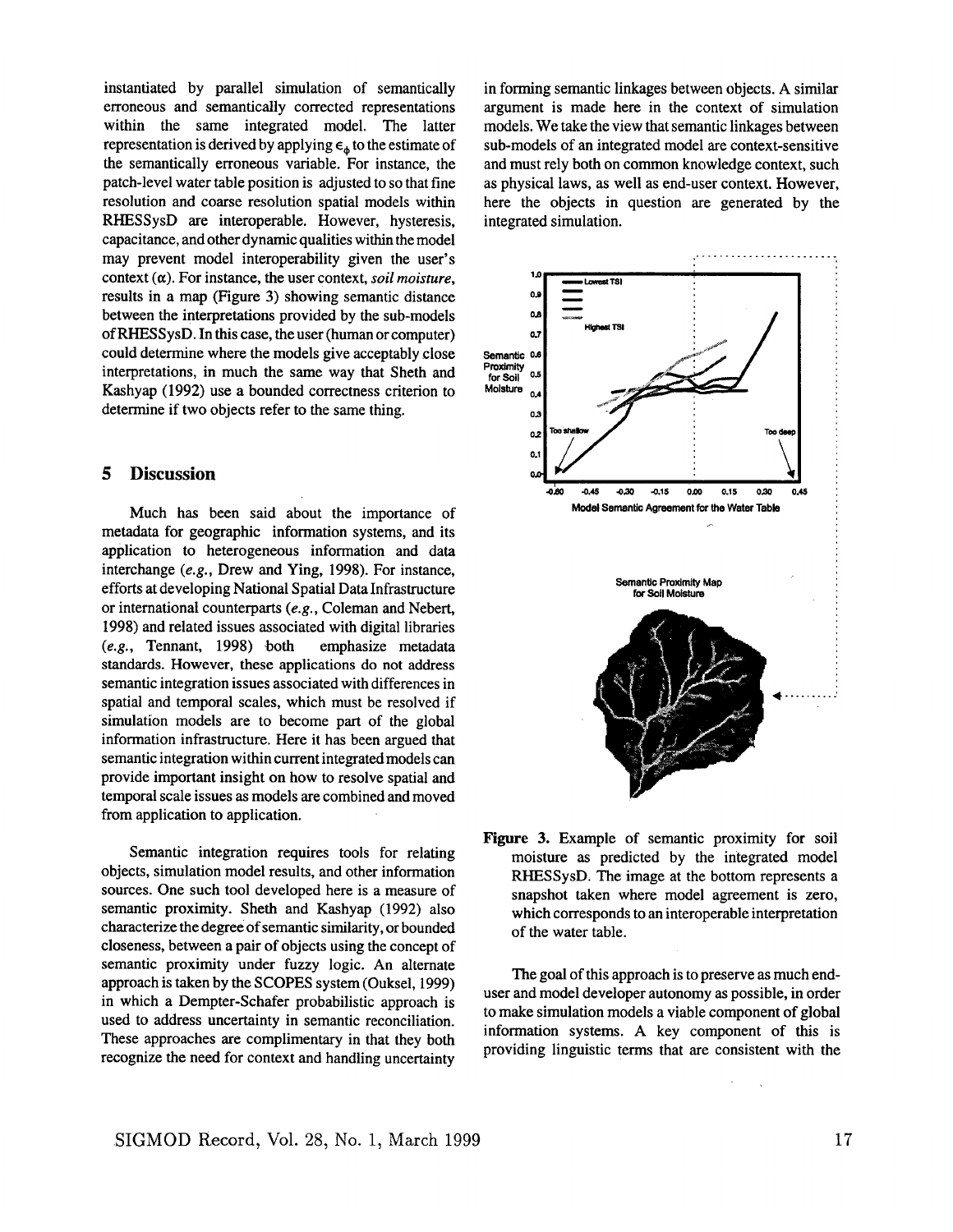end-user's own ontology, while giving the model developer full liberty in making assumptions in their view of environmental systems. Lee and Siegel (1996) argue that presenting answers in a manner consistent with enduser preferences is key to reducing the cognitive effort required of the decision maker to interact with multiple, unfamiliar and dynamically changing sources. Kashyap and Sheth (1997) argue that, where information sources are designed and developed independently, as long as information is consistent within the context of the query of the user, inconsistency in information from different databases is allowable. A similar argument can be made here in the context of environmental models. The example given in the previous section showed that semantic inconsistencies are only critical where they result in an inconsistency within the user's context. For some areas the simulated soil moisture may be quite acceptable given the context.

# **6 Conclusion and Future Work**

It is suggested here that model self-evaluation can preserve model autonomy while resolving certain interoperability problems within integrated environmental models. However, where certain variable dependencies in space and time dictate it may be necessary to present semantic weakness to the end-user. It is suggested here that linguistic terms can present semantic proximity in a way that is meaningful to the end-user. This has the benefit of reducing the cognitive demands on a user who is trying assemble environmental systems knowledge from existing disparate sources, whether they are in the form of current integrated models or in the form of information resources distributed across a global network.

The approach presented here is significant in that (1) semantic reconciliation is query directed, (2) semantic differences are considered in both application and enduser contexts, (3) a multiple criteria reasoning is used in light of incomplete information, and (4) semantic proximity is directly related to a spatial context by presenting it in the form of a map of fuzzy memberships. This semantic integration analysis of environmental models goes beyond existing work in the area of model management and is a step in the right direction for viewing simulation models as information providers to global information systems. However, much remains to be done before the results presented here can be generalized to other environmental models and applications. Some specific areas of further research are:

- Additional empirical work with existing integrated models to determine how well semantic integration can be addressed with a range of user contexts;
- Implementation of environmental models as component-ware that can be integrated as needed to serve specific user contexts; and
- Implementation of "virtual environmental models" that operate in a distributed fashion across a network, preserving individual model and enduser autonomy.

## 7 Acknowledgments

The work presented in this paper was supported by the University of Wisconsin - Madison Graduate School (Wisconsin Alumni Research Foundation).

#### 8 References

- Bennett, D.A. 1997. A framework for the integration of geographical information systems and modelbase management. *International Journal of Geographical Information Science,* 11(4), 337-357.
- Bunge, M. 1979. *Ontology II: A World of Systems, D.*  Reidel Publishing Company, Boston.
- Coleman, J. and D.D. Nebert. 1998. Building a North American spatial data infrastructure. *Cartography and Geographic Information Systems,* 25(3), 151- 160.
- Drew, P. and J. Ying. 1998. Metadata management for geographic information discovery and exchange. In Sheth A. and W. Klas (Eds.). *Multimedia Data Management: Using Metadata to Integrate and Apply Digital Media.* McGraw Hill, 89-121.
- Dunn, S.M., R, Mackay, R. Adams, and D.R. Oglethorpe. (1996). The hydrological component of the NELUP decision-support system: an appraisal. *Journal of Hydrology,* 177, 213-235.

ċ

Jamieson, D.H. and K. Fedra. (1996). The 'WaterWare' decision-support system for river-basin planning. 1. conceptual design. *Journal of Hydrology,* 177, 163-175.